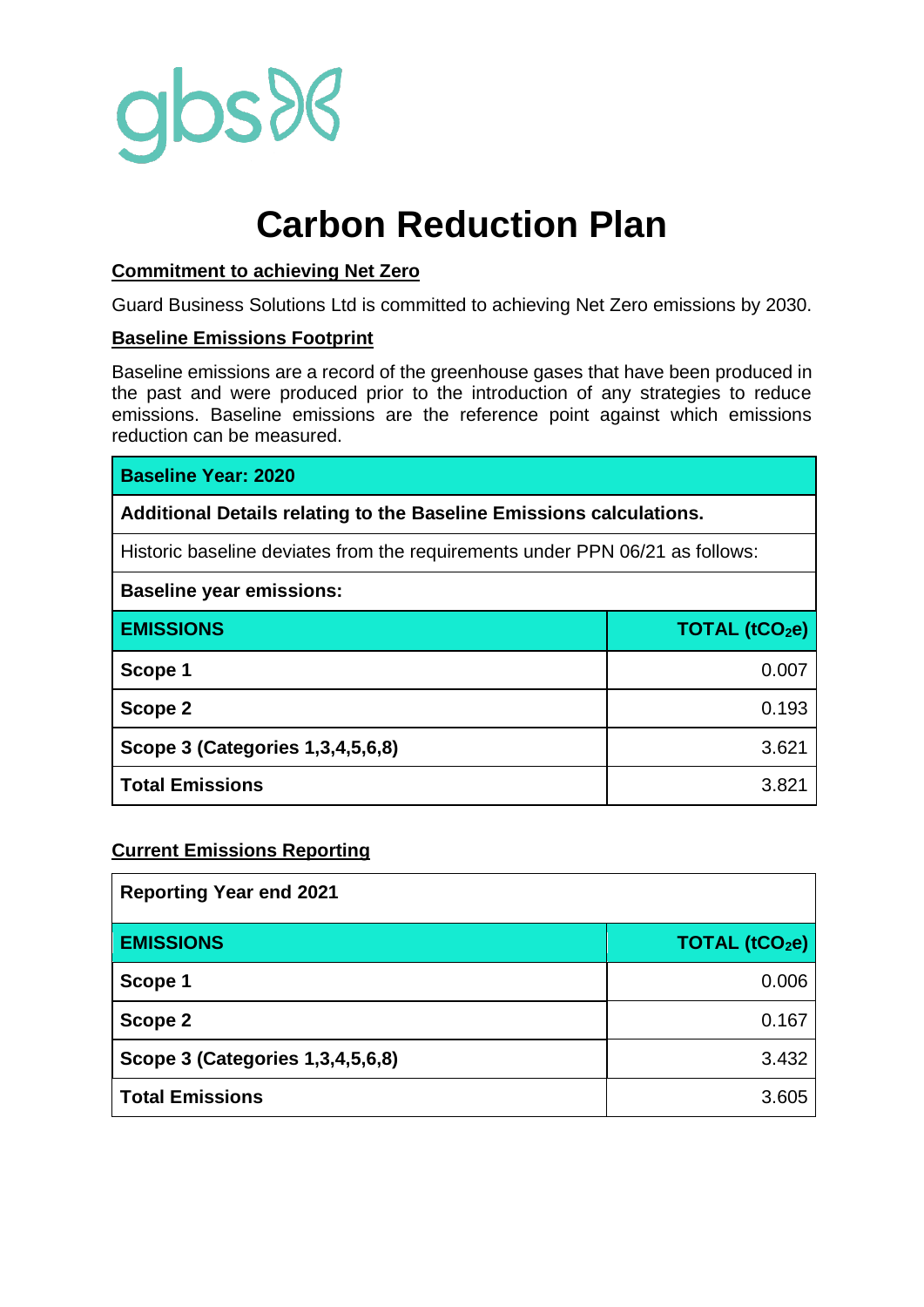# **Emissions reduction targets**

In order to continue our progress to achieving Net Zero, we have adopted the following carbon reduction targets. We project that carbon emissions will decrease over the next five years to 0.481 tCO2e by 2030. This is a reduction of 33%. Progress against these targets can be seen in the graph below:



# **Carbon Reduction Projects**

#### **Completed Carbon Reduction Initiatives**

The following environmental management measures and projects are being considered or implemented since the start of 2022 from our 2021 baseline data. Our business carbon footprint is measured by our regular business activities that result in greenhouse gas emissions. As a business we consider the following as part of our carbon reduction initiatives including;

- Transport use
- Electricity use
- Purchasing habits
- General waste
- 'Go Climate Positive certification' (to aid with our efforts to reduce our carbon footprint)
- Online and 'virtual' delivery of our services and programmes